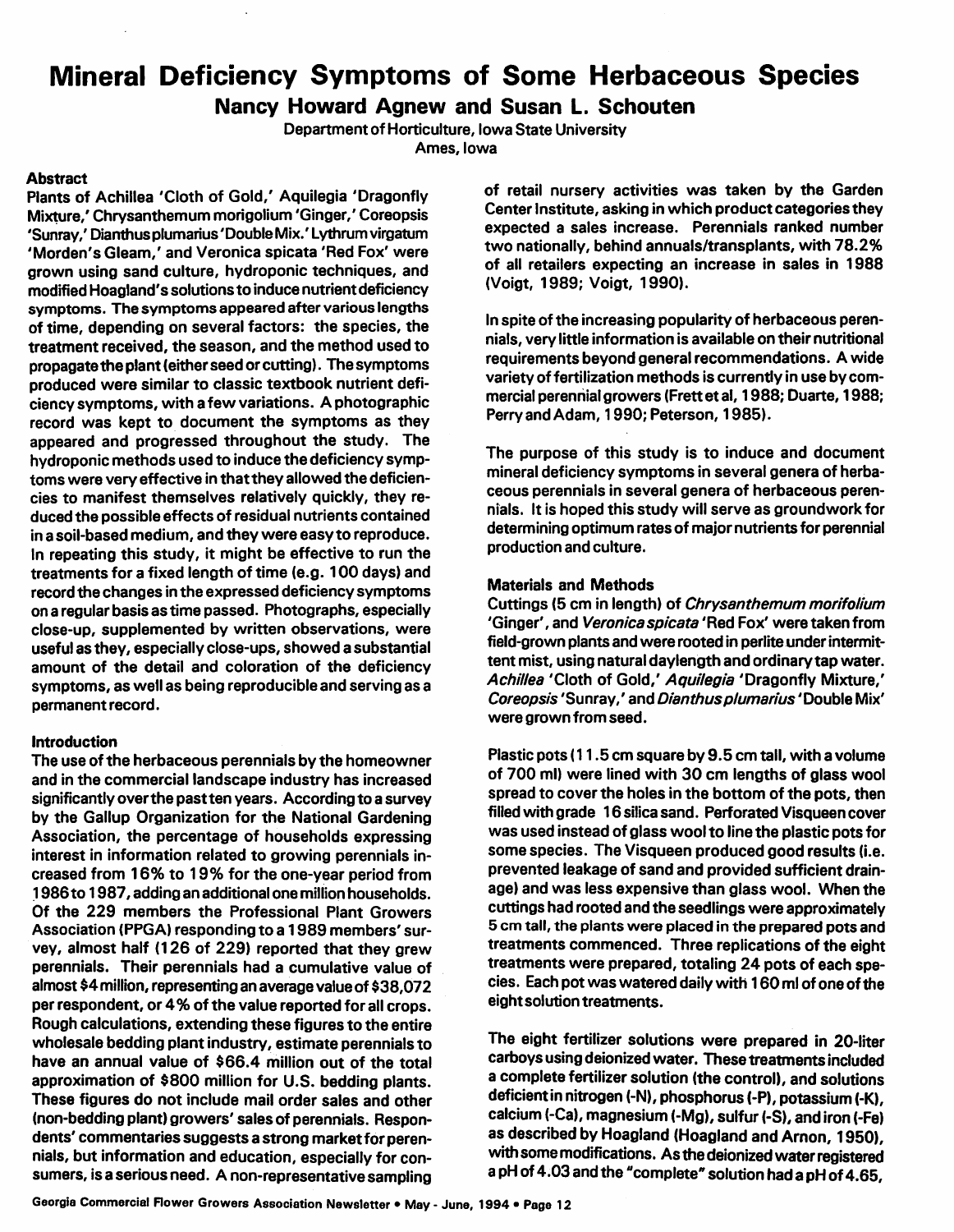Hoagland's procedure was modified accordingly to adjust the pH of the treatment solutions to attain acceptable levels. A saturated solution of calcium hydroxide was added dropwise to all solutions except the -Ca solution, to which a saturated solution of potassium hydroxide was added, until the pH was between 6.2 and 6.7. Sequestrine 138 was substituted for 0.5% iron tartrate solution to deliver 10 ppm in the nutrient solutions. The -Fe solution was made using the complete solution omitting the iron.' Photographs were taken at the beginning of the treatment and at intervals during the study to catalog the progress of the defi ciency symptoms. When the treatments ended the plants were harvested and dry weights measured.

#### *Results*

The following section will be a general description of the deficiency symptoms exhibited by the seven species used inthis study. A more detailed description of the symptoms produced by each species in included in Table and Table 2 contains dry weight comparisons of deficient plants to normal plants.

*-NTreatment.* Allspecies receiving -Ntreatments showed little or no new growth through the period of the treatment. A red coloration appeared on some older leaves and on margins of those new leaves that did appear. Leaves exhibited venal chlorosis leading to necrosis.

*-PTreatment.* Plants deficient in phosphorus were stunted, with smaller leaves than normal. The color of the plants tended to be a darker green than the control, and older leaves becoming necrotic, beginning at the edges and tips. -K *Treatment.* Potassium-deficient plants were stunted. The older leaves were chlorotic, most having necrotic spotting, spreading to full necrosis of the leaves.

-Ca *Treatment.* The plants deficient in calcium tended to be stunted and died very quickly, long before plants receiving the other treatments. Calcium deficiency symptoms tended to appear in the apex of the plants, causing the new leaves to be puckered, cupped, and generally deformed with necrotic edges. The apex usually died quickly. The older leaves had large necrotic areas, dying from the tip in.

-Mg Treatment. Plants with magnesium deficiencies were stunted, with the older leaves exhibiting chlorosis begin ning at the tips and margins, and showing some red coloration. Entire plants were paler than the control.

*-S Treatment.* Plants tended to be somewhat stunted and had a bright lime green color with an upward, vertical orientation to the leaves. Newer leaves showed some red pigmentation on the margins.

*-Fe Treatments.* All plants receiving the -Fe treatment were the same size or larger than the controls and generally appeared healthy. Some plants showed a hint of interveinal chlorosis, while some showed no treat ment effect.

#### Conclusion

In general, the deficiency symptoms induced in the herba ceous perennials used in this study were similar to the classic textbook deficiency symptoms described for other types of plants, although each species manifested these symptoms a little differently. (See Tables 1 and 2 for specific symptom descriptions and dry weights.)

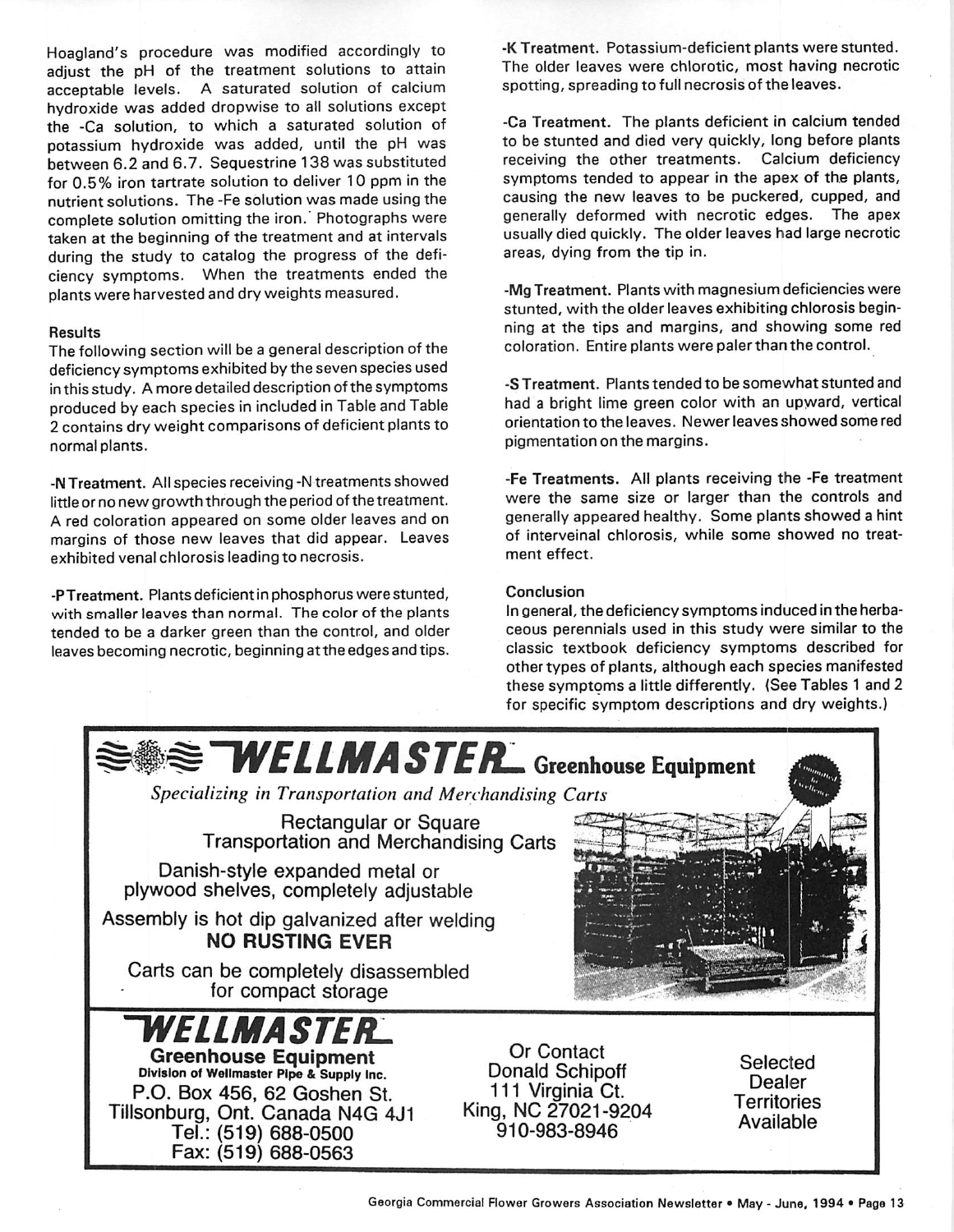*The sand/hydroponic culture technique used in this study was very effective and are easily reproduced. The use of deionized water and inert media, i.e., perlite and sand, eliminated the potential for nutrient contamination and allowed results to be achieved more quickly than would have been possible with non-inert media such as a soil- or non-soil-based potting mix. Using 11.5 by 9.5 cm pots avoided waterlogging or excessive drying of the sand typical of larger or smaller pots.*

*Since these treatments were conducted at different times ofthe year, and since some plantswere taken from cuttings and some grown from seed, counting the number of days forsymptoms to appear was not practical. Plants grew more slowly in the winterthan inthe spring and summer, even though allwere grown inthe greenhouse. Generally ittook longer for symptomsto appearinthe winter and on cuttingsthan in the summer and from seed.*

*Very little research has been done to date on the nutrition requirements of perennials because of the wide variety of perennial plants, their different needs, and the difficul ties involved in doing this kind of research. As more herbaceous perennials are grown commercially as bed ding plants, field-grown cut flowers, pot plants, and nursery stock, the demand for higher quality plants will also increase. This kind of research would be of significant value in improving the quality of these plants during production and overwintering, in protecting the* *environment by avoiding luxury consumption by the plants and the over-application of fertilizer by the grower, as well as aiding the homeowner and landscape industry incaring for perennialsinthe landscape setting (Halvorsen, 1988).*

#### *Literature Cited*

- *1. Duarte, Marjorie and Leonard P. Perry. 1988. Field fertilization ofHeucherasanguinea 'Splendens.' HortScience 23(6):1084.*
- *2. Frett, J. J., J. W. Kelly, K. K. Harbaugh, and M. Ron. 1988. Optimizing nitrogen and calcium nutrition of lisianthus. Commun. in Soil Sci. Plant Anal. 19(1) :13-34.*
- *3. Halvorsen, Lisa. 1988. Turn cold cropsinto hot profits. GreenhouseGrower6(13):32-36.*
- *4. Hoagland, D. R. and D. I. Arnon. 1950. The waterculture method for growing plants withoutsoil. California Agr. Expt. Sta. Circ. 347 (revised).*
- *5 .Perry, Leonard P. and Sinclair A. Adam, Jr. 1990. Nitrogen nutrition of container grown Hemerocallis x 'Stella de Oro.' J. Environ. Hort. 8(1 ):19-21.*
- *6. Voigt, Alvi 0. 1989. Tips on growing potted perennials and biennials. Ohio Cooperative Extension Service Bulletin FP-766.p.43.*
- *7. Voigt, Alvi 0. 1990. Perennials a la PPGAers. PPGA News21(9):2-7.*

*Reprintedwith permission from PerennialPlants. Volume 1, Number3, Summer 1993.*

|                 | Achillea       | Aquilegia | Chrysanthemum | Coreopsis | Dianthus | Lythrum | Veronica |  |  |
|-----------------|----------------|-----------|---------------|-----------|----------|---------|----------|--|--|
| Nutrient        | Dry Weight (G) |           |               |           |          |         |          |  |  |
| Complete        | 6.55           | 4.52      | 3.31          | 8.14      | 7.90     | 3.61    | 2.10     |  |  |
| -N              | 0.24           | 0.33      | 0.72          | 0.55      | 0.59     | 0.53    | 0.17     |  |  |
| -P              | 1.24           | 0.87      | 0.73          | 2.15      | 1.49     | 1.44    | 0.30     |  |  |
| -K              | 3.57           | 2.76      | 1,22          | 3.37      | 3.07     | 3.87    | 0.58     |  |  |
| -Fe             | 4.51           | 4.09      | 4.38          | 7.41      | 9.31     | 3.41    | 1.88     |  |  |
| -Ca             | 1.29           | 0.37      | 0.51          | 1.89      | 0.97     | 1.77    | 0.24     |  |  |
| $\cdot$ s       | 2.61           | 1.48      | 0.63          | 3.65      | 2.48     | 3.53    | 1.08     |  |  |
| -Mg             | 2.82           | 1.40      | 2.39          | 7.74      | 2.82     | 1.84    | 1.44     |  |  |
| Treatment began | 12/28/89       | 12/28/89  | 7/13/89       | 12/28/89  | 12/28/89 | 6/28/89 | 7/10/89  |  |  |
| Harvested       | 4/25/90        | 4/25/90   | 9/12/89       | 4/25/90   | 4/25/90  | 7/26/89 | 9/12/89  |  |  |

Reprinted with permission from Perennial Plants. Volume 1, Number 3, Summer 1993.



# *SOUTHEAST GREENHOUSE CONFERENCE AND TRADE SHOW*